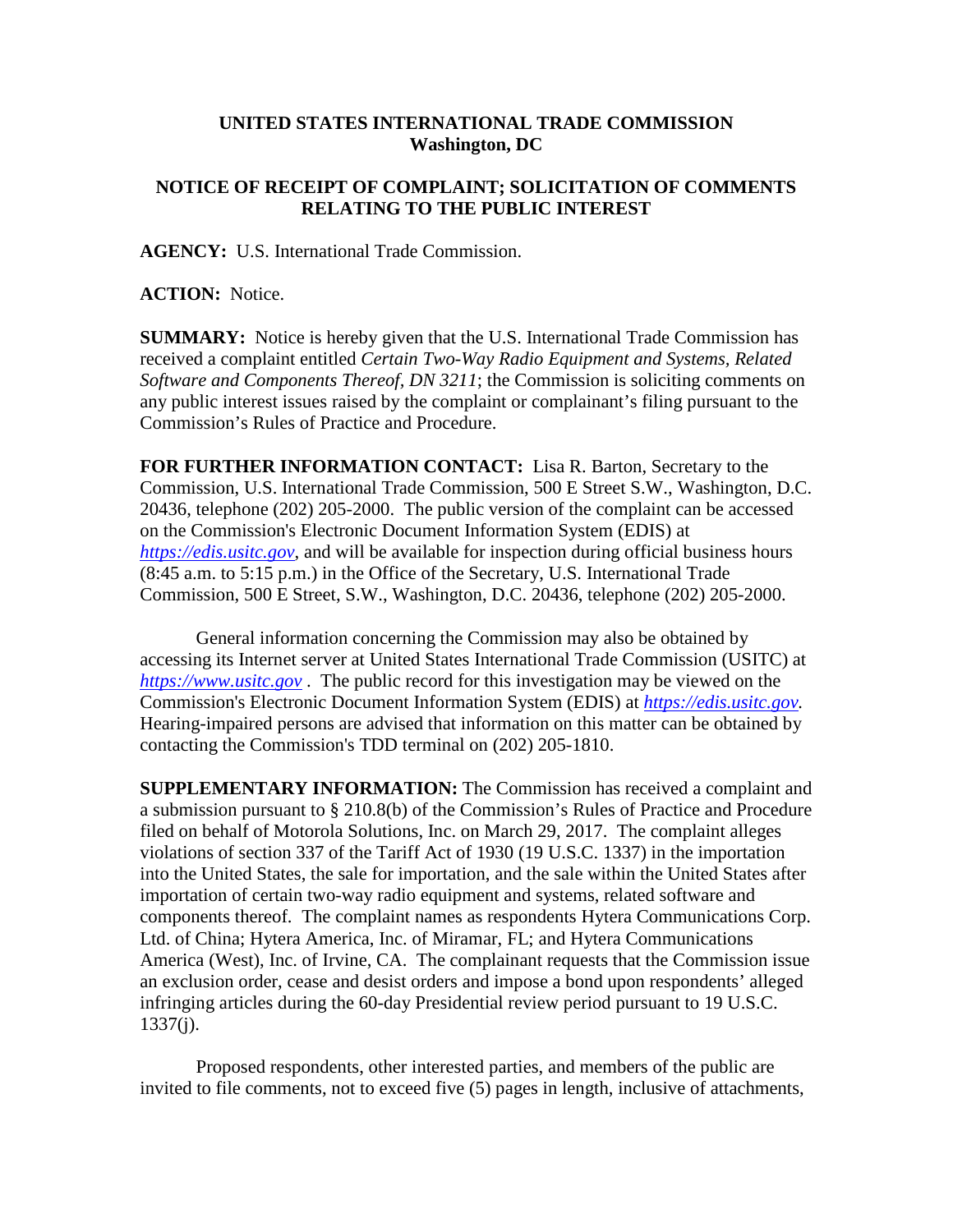on any public interest issues raised by the complaint or § 210.8(b) filing. Comments should address whether issuance of the relief specifically requested by the complainant in this investigation would affect the public health and welfare in the United States, competitive conditions in the United States economy, the production of like or directly competitive articles in the United States, or United States consumers.

In particular, the Commission is interested in comments that:

- (i) explain how the articles potentially subject to the requested remedial orders are used in the United States;
- (ii) identify any public health, safety, or welfare concerns in the United States relating to the requested remedial orders;
- (iii) identify like or directly competitive articles that complainant, its licensees, or third parties make in the United States which could replace the subject articles if they were to be excluded;
- (iv) indicate whether complainant, complainant's licensees, and/or third party suppliers have the capacity to replace the volume of articles potentially subject to the requested exclusion order and/or a cease and desist order within a commercially reasonable time; and
- (v) explain how the requested remedial orders would impact United States consumers.

Written submissions must be filed no later than by close of business, eight calendar days after the date of publication of this notice in the *Federal Register*. There will be further opportunities for comment on the public interest after the issuance of any final initial determination in this investigation.

Persons filing written submissions must file the original document electronically on or before the deadlines stated above and submit 8 true paper copies to the Office of the Secretary by noon the next day pursuant to  $\S 210.4(f)$  of the Commission's Rules of Practice and Procedure (19 CFR 210.4(f)). Submissions should refer to the docket number ("Docket No. 3211") in a prominent place on the cover page and/or the first page. (*See* Handbook for [Electronic Filing Procedures](https://www.usitc.gov/documents/handbook_on_filing_procedures.pdf), *Electronic Filing Procedures*<sup>[1](#page-1-0)</sup>). Persons with questions regarding filing should contact the Secretary (202-205-2000).

Any person desiring to submit a document to the Commission in confidence must request confidential treatment. All such requests should be directed to the Secretary to the Commission and must include a full statement of the reasons why the Commission should grant such treatment. *See* 19 CFR 201.6. Documents for which confidential treatment by the Commission is properly sought will be treated accordingly. All such

 $\overline{a}$ 

<span id="page-1-0"></span><sup>1</sup> Handbook for Electronic Filing Procedures: *[https://www.usitc.gov/documents/handbook\\_on\\_filing\\_procedures.pdf](https://www.usitc.gov/documents/handbook_on_filing_procedures.pdf)*